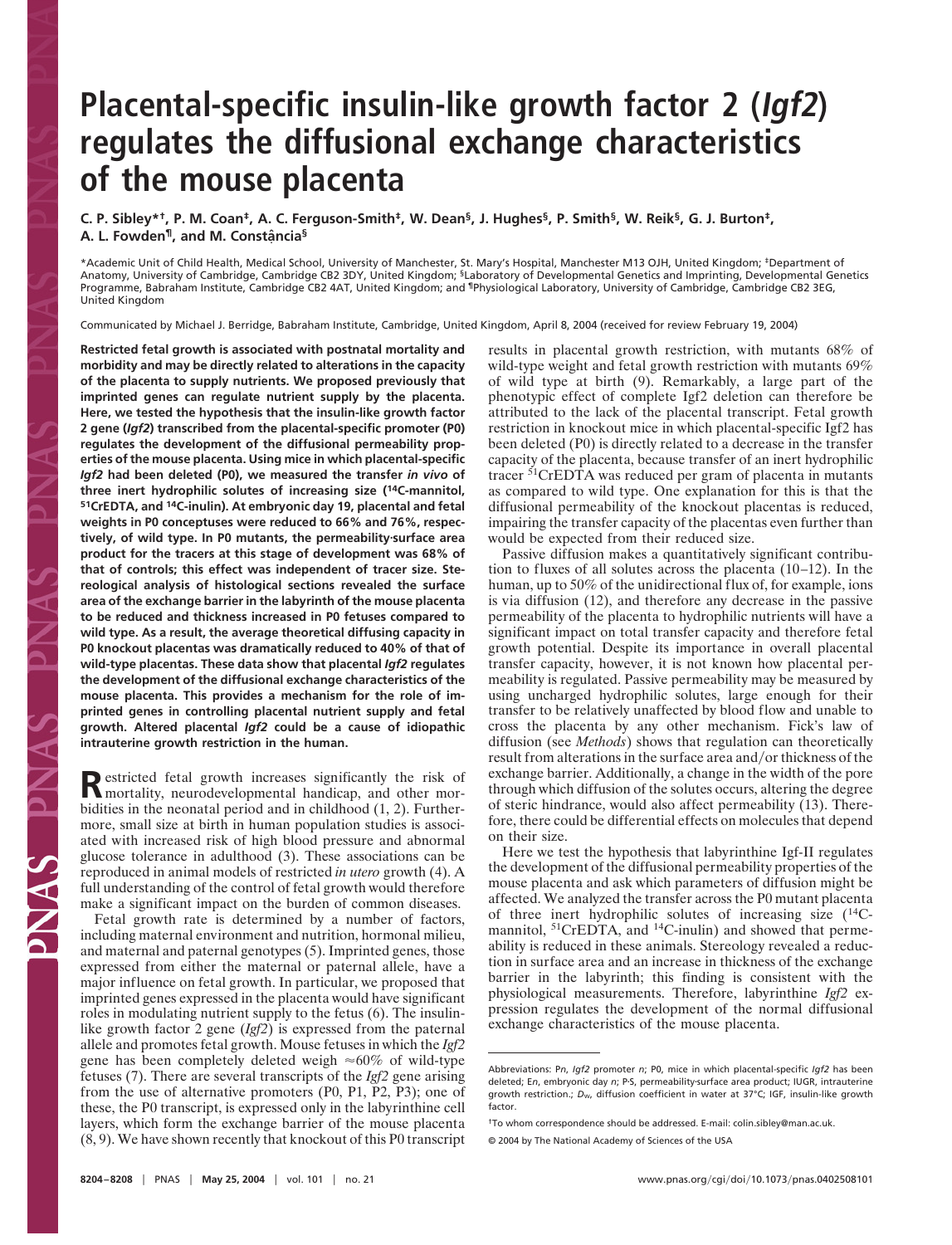## **Methods**

**Mice.** P0 mice (9) were maintained in a C57BL/6J genetic background. For this study, C57BL/6J female mice were bred with heterozygous P0 males. Pregnant females were used at embryonic day (E)16 and E19 (E was defined as the day of vaginal plug detection). Mutant embryos were distinguished from wild types with a Southern blotting-based assay, as shown (9).

**Measurement of PermeabilitySurface Area Product (PS).** In the absence of an electrical gradient the rate of transfer of any solute by diffusion  $(J_{\text{net}})$  is described by Fick's law of diffusion (10):

$$
J_{\text{net}} = \frac{AD_{\text{w}}}{l} (C_{\text{m}} - C_{\text{f}}) \text{ mol/time},
$$

where *A* is the surface area of the exchange barrier,  $D_w$  is the diffusion coefficient in water at 37°C for the solute in question (inversely proportional to molecular size), *l* is the thickness of the exchange barrier, and  $C_m$  and  $C_f$  are the mean concentrations of the solute in the maternal and fetal plasma, respectively, across the length of the exchange barrier. For uncharged hydrophilic solutes for which transfer is relatively unaffected by blood flow and which cannot cross the placenta by any other mechanism,

 $\frac{AD_{\text{w}}}{l}$  is equivalent to P·S with the units volume/time per gram of

placenta (12). PS is calculated by rearrangement of Fick's law and by using data from experiments where  $J_{\text{net}}$  and  $(C_{\text{m}}-C_{\text{f}})$  are measured. Determinations of  $J_{\text{net}}$  and  $(C_{\text{m}}-C_f)$  are based usually on methodology first described by Flexner *et al*. (14) and which we have previously applied to the rat placenta (12, 15). Fetal accumulation of a tracer is measured at times after its injection into the maternal circulation when transfer is essentially unidirectional, i.e., there is no backflux  $(15)$ , and  $C_f$  in Fick's equation can be ignored. The amount accumulated by the fetus (equivalent to the unidirectional maternofetal flux) is divided by the mean maternal plasma concentration over the course of the experiment, per unit time and per gram of placenta.

In the experiments reported here, mice at E16 or E19 (term is day  $20/21$ ) were anesthetized with fentanyl/fluanisone and midazolam. A neck incision was made and the jugular vein identified. A 100- $\mu$ l bolus of saline containing 3.5  $\mu$ Ci <sup>14</sup>Cmannitol (NEN NEC314; specific activity 53.7 mCi·mmol) or 70  $\mu$ Ci <sup>51</sup>CrEDTA (NEN NEZ147; specific activity 324.7 mCi·mg) or 70  $\mu$ Ci <sup>14</sup>C-inulin-carboxyl (ICN; specific activity 2.4 mCi·g) was then injected into the jugular vein via a short length of tubing attached to a 27-gauge needle; in some experiments, 14Cmannitol and 51CrEDTA were injected together into the same animal. At times up to 4 min after injection of tracer (studies showed there was insignificant tracer backflux at this time; data not shown), laparotomy was performed, a sample of maternal arterial blood taken, and mothers and fetuses killed. Fetuses and placentas were removed and separately weighed and the former then lysed overnight at 55°C in 2 ml (E16 fetuses) or 4 ml (E19 fetuses) of Biosol (National Diagnostics). Fractions of maternal plasma and fetal samples were then added to scintillation liquid (Bioscint, National Diagnostics) for  $\beta$  counting (Packard Tri-Carb 1900) or to appropriate tubes for  $\gamma$  counting (Packard Cobra 5005). For those samples that contained both  $51Cr$  and <sup>14</sup>C, time was allowed for the former to decay before  $\beta$  counting. Placental tissue was used for genotyping.

PS for each tracer was calculated as:

 $P-S = N_x/(AUC_{0-x})W \mu l \cdot min^{-1} \cdot gram^{-1}$  of placenta,

where  $N_x$  = counts in fetus taken at time *x*, when mother was killed;  $(AUC_{0-x})$  = area under curve, from time 0 to time of killing mother, derived from graph of maternal arterial counts vs. time, where each time point is given by the single sample from an individual mouse; *W* is the wet weight of the placenta.

**Morphometry.** Placentas from E19 mice (four litters; two wild type and two P0 from each) were weighed, hemisected, and corresponding halves fixed and embedded for generating paraffin wax or resin sections. The wax blocks were exhaustively sectioned at 7  $\mu$ m. Measurements were carried out blind to genotype. Absolute placental volume was determined by point counting (see Fig. 3) on 10 systematic uniform random paraffin sections  $(1.25 \times$  objective magnification) and applying the Cavalieri Principle,  $V_{\text{(obj)}} = t \cdot a_{(p)} \cdot \Sigma P$ , in which  $V_{\text{(obj)}}$  is the estimated placental volume, *t* is the mean thickness between the sections (number of intervening sections multiplied by section thickness),  $a_{(p)}$  is the area associated with each point, and  $\Sigma P$  is the sum of points falling on the sections (16). Tissue shrinkage was assessed by measuring the diameter of 100 randomly selected erythrocytes and comparing this value to that obtained from fresh maternal erythrocytes (17). Placental volume was corrected accordingly. Further point counting was done by using  $\times$ 10 objective magnification to determine the absolute volume of the labyrinth zone.

A corresponding  $1-\mu m$  resin section was taken across the center of each placenta perpendicular to the chorionic plate. Twelve fields were randomly selected within the labyrinth zone and viewed by using a  $\times$ 100 objective lens. For fetal capillary and maternal blood space surface areas, a grid of cycloid arcs (see Fig. 3) was used to count intersects with the different component boundaries (18, 19). The harmonic mean labyrinth exchange barrier (consisting of three trophoblast layers, basement membrane, and fetal capillary endothelium, and sometimes called the interhemal membrane) thickness was measured by using orthogonal intercept lengths: starting points were determined by superimposed lines of random orientation (similar to those in Fig. 3) that intersect the fetal boundary of the barrier (19, 20). The shortest distance to the nearest maternal blood space boundary was measured and the harmonic mean thickness then calculated (19, 21). Tissue shrinkage for resin embedding was found to be  $\leq 2\%$ , so no corrections were applied. The theoretical diffusing capacity of the exchange barrier was determined by multiplying the mean area of the fetal and maternal surfaces by Krogh's diffusion coefficient for oxygen (17.3  $\times$  10<sup>-8</sup>  $cm<sup>2</sup>·min·kPa$ ) (22) and dividing the result by the harmonic mean thickness.

**Data Presentation and Statistical Analysis.** Data were analyzed on a litter and genotype basis and are presented as mean  $\pm$  SEM. A single average PS value for mutants and a single average PS value for wild types in each litter were calculated and the number of litters used in the calculation of SEM. PS data were statistically analyzed by using Student's *t* test (paired or unpaired as appropriate) or by ANOVA. Morphometric variables were analyzed by ANOVA followed by the Fisher Protected Least Significant Difference post hoc test.

## **Results and Discussion**

Placental and fetal weights for animals used in this study were (mean  $\pm$  SEM): 0.074  $\pm$  0.006 g and 0.411  $\pm$  0.017 g, respectively, for P0 (85 conceptuses from 23 litters);  $0.103 \pm 0.008$  g and  $0.437 \pm 0.017$  g, respectively, for wild type (90 conceptuses from 23 litters) at E16; 0.061  $\pm$  0.004 g and 0.947  $\pm$  0.033 g, respectively, for P0 (95 conceptuses from 25 litters); and  $0.092 \pm$ 0.005 g and  $1.245 \pm 0.037$  g, respectively, for wild type (89) conceptuses from 25 litters).

Systematic measurements of the permeability of the placenta have been made in several species, including sheep, human, and rat, but not in mouse. We therefore needed to establish the

PRAS PR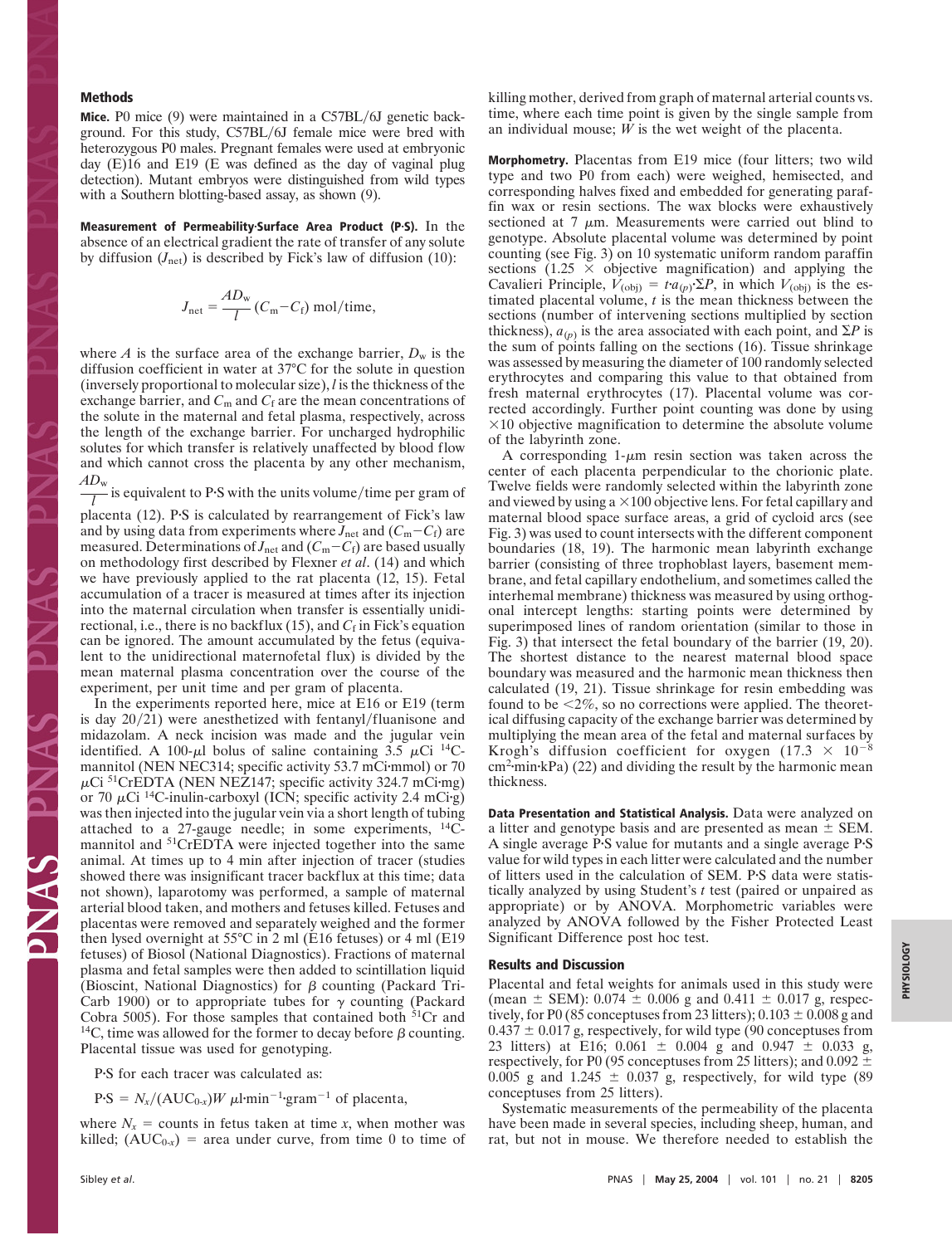

**Fig. 1.** P.S for wild-type mice plotted against  $D_w$  for <sup>14</sup>C-mannitol ( $n = 7$ litters at E16 and 7 litters at E19), <sup>51</sup>CrEDTA ( $n = 19$  litters at E16 and 18 litters at E19) and <sup>14</sup>C-inulin (n = 7 litters at both gestations) at E16 (squares) and E19 (triangles). Data are shown as mean  $\pm$  SEM (obscured by symbol for some points). **\*\***, *P* 0.001 vs. respective E16 data (Student's *t* test).

diffusional characteristics of the normal mouse placenta *in vivo* to determine which parameters are altered in the P0 placentas. Fig. 1 shows PS values plotted against  $D_w$  for the three inert hydrophilic tracers in wild-type fetuses at E16 and E19. PS was higher at E19 compared to E16. This was significant for the two larger tracers (<sup>51</sup>CrEDTA and <sup>14</sup>C-inulin) and was proportional to the tracer size: 31-fold for  $^{14}$ C-inulin, 5-fold for  $^{51}$ CrEDTA, and 1.8-fold for  $^{14}$ C-mannitol. From classic pore theory (13), if all three tracers diffused across the exchange barrier (labyrinth trophoblast, basement membrane, and fetal endothelial layers of the mouse placenta) through extracellular water-filled channels (or pores) much wider than the molecules themselves, so there is no steric hindrance, then PS normalized to  $D_w$  should be a constant. As shown in Table 1  $P-S/D_w$  was significantly different between the three tracers at E16 and inversely related to size, whereas there was no significant difference at E19. Together, these data suggest that the permeability of the mouse placenta to hydrophilic solutes increases during normal pregnancy due at least partially to an increase in the radius of the extracellular "paracellular" diffusional pathway, therefore reducing restriction to diffusion.

This work reports previously undescribed measurements of PS for the mouse placenta. Previous studies have shown that hemochorial placentas such as the rat and human have PS values for hydrophilic tracers one or two orders of magnitude higher than in epitheliochorial placentas such as the sheep  $(11)$ . Our PS values reported here for the hemochorial mouse placenta are higher but of the same order of magnitude as those for rat and human (12). There are small differences in technique that might account for the higher values here, such as the use of a maternal plasma isotope decay curve based on single values from individual mice rather than on multiple samples from the same animal as used in the rat (15); the small size of the mouse precluded the latter approach. However, the higher mouse PS values could also represent a real species difference, so that passive diffusion makes an even greater contribution to placental transfer capacity than in the human or rat.

We next compared PS values in P0 animals with wild-type animals for all three tracers at both gestations. As detailed in *Methods*, placental weights in P0 animals were 72% and 66% of wild type at E16 and E19, and fetal weights in mutants were 94% and 76% of wild type at the two gestations. These measurements are similar to those reported previously (9) with placental weight significantly lower in the P0 group at both gestations  $(P < 0.001)$ but fetal weight significantly lower only at E19. Deletion of the placental-specific *Igf-2* transcript resulted in a significantly reduced PS for 14C-inulin at E16 and in a significant reduction for all three tracers at E19 (Fig. 2). The P0 mice show a similar increase in PS over gestation as the wild-type mice. Furthermore, at E16, the difference in  $P-S/D_w$  values between the three tracers in P0 mice is similar to that observed for wild-type mice (Table 1). At E19, there is no difference in  $P-S/D_w$  values for P0 mice, again as seen in the wild-type animals. These data together show that deletion of the P0 transcript results in a decreased permeability of the mouse placenta to hydrophilic solutes, and that this is due to a decrease in exchange barrier surface area or an increase in its thickness rather than any change in the radius of the paracellular diffusional pathway.

Stereological techniques were therefore used on histological sections to assess the association between the reduction in weight and PS in the P0 knockout mice at E19 and possible changes in placental morphology. The morphology of the mouse placenta in wild-type and P0 animals is illustrated in Fig. 3. The absolute volume estimate, determined using the Cavalieri principle, for the P0 knockout placentas was  $0.065 \pm 0.005$  cm<sup>3</sup>, a reduction in volume to 58% of wild-type littermates that averaged 0.112  $\pm$  $0.007 \text{ cm}^3$  ( $P < 0.001$ ). The maternal surface area of the labyrinth exchange barrier in the P0 placentas was 52% of that in wild type  $(P < 0.001)$ : 15.38  $\pm$  1.22 cm<sup>2</sup> and 29.43  $\pm$  1.66 cm<sup>2</sup>, respectively. For the fetal side-surface area, mutant placentas were reduced to 48% of wild type ( $P < 0.001$ ): 14.88  $\pm$  1.48 cm<sup>2</sup> and 30.57  $\pm$ 2.56 cm2, respectively. The harmonic mean thickness of the labyrinth exchange barrier reported here emphasizes the presence of the thin areas of the exchange barrier that will contribute most to passive diffusion. In P0 knockout placentas, the value was 4.24  $\pm$  0.13  $\mu$ m compared with 3.33  $\pm$  0.14  $\mu$ m (*P* < 0.001) in their wild-type littermates, an increase in thickness of the mutant placentas to 128% of wild type.

The theoretical diffusing capacity of a membrane can be estimated from the available surface area for exchange and the distance (thickness) through which diffusible substances must travel to reach the opposite side of a given exchange barrier. The derived value does not equate with true placental diffusing capacity, because it does not take into account such factors as oxygen dissociation from the maternal erythrocytes, uptake by

**Table 1. PS***D***w values (cmg of placenta) for wild-type and placental-specific (P0) Igf2 knockout placentas**

|                          | $D_w$ (cm <sup>2</sup> /s $\times$ 10 <sup>6</sup> ) | $P-S/Dw$ , cm/g placenta |                      |                     |                     |
|--------------------------|------------------------------------------------------|--------------------------|----------------------|---------------------|---------------------|
|                          |                                                      | Wild type day 16         | P0 day 16            | Wild type day 19    | P0 day 19           |
| <sup>14</sup> C-mannitol | 9.9                                                  | $32.7 \pm 5.1(7)$        | $24.6 \pm 4.8$ (7)   | $57.3 \pm 12.2$ (6) | $39.1 \pm 6.8$ (6)  |
| <sup>51</sup> CrEDTA     | 7.0                                                  | $10.7 \pm 2.0$ * (19)    | $8.1 \pm 1.8$ * (19) | 53.7 $\pm$ 5.4 (18) | $34.5 \pm 3.9$ (18) |
| $14C$ -inulin            | 2.6                                                  | $2.5 \pm 0.3$ * (7)      | $1.4 \pm 0.2$ * (7)  | $77.8 \pm 14.9(7)$  | $55.7 \pm 12.6$ (7) |

*D<sub>w</sub>*, see ref. 15. Mean  $\pm$  SEM is shown (number of litters). *\**, *P* < 0.001 vs. respective d16 mannitol (ANOVA followed by Bonferroni *t* test).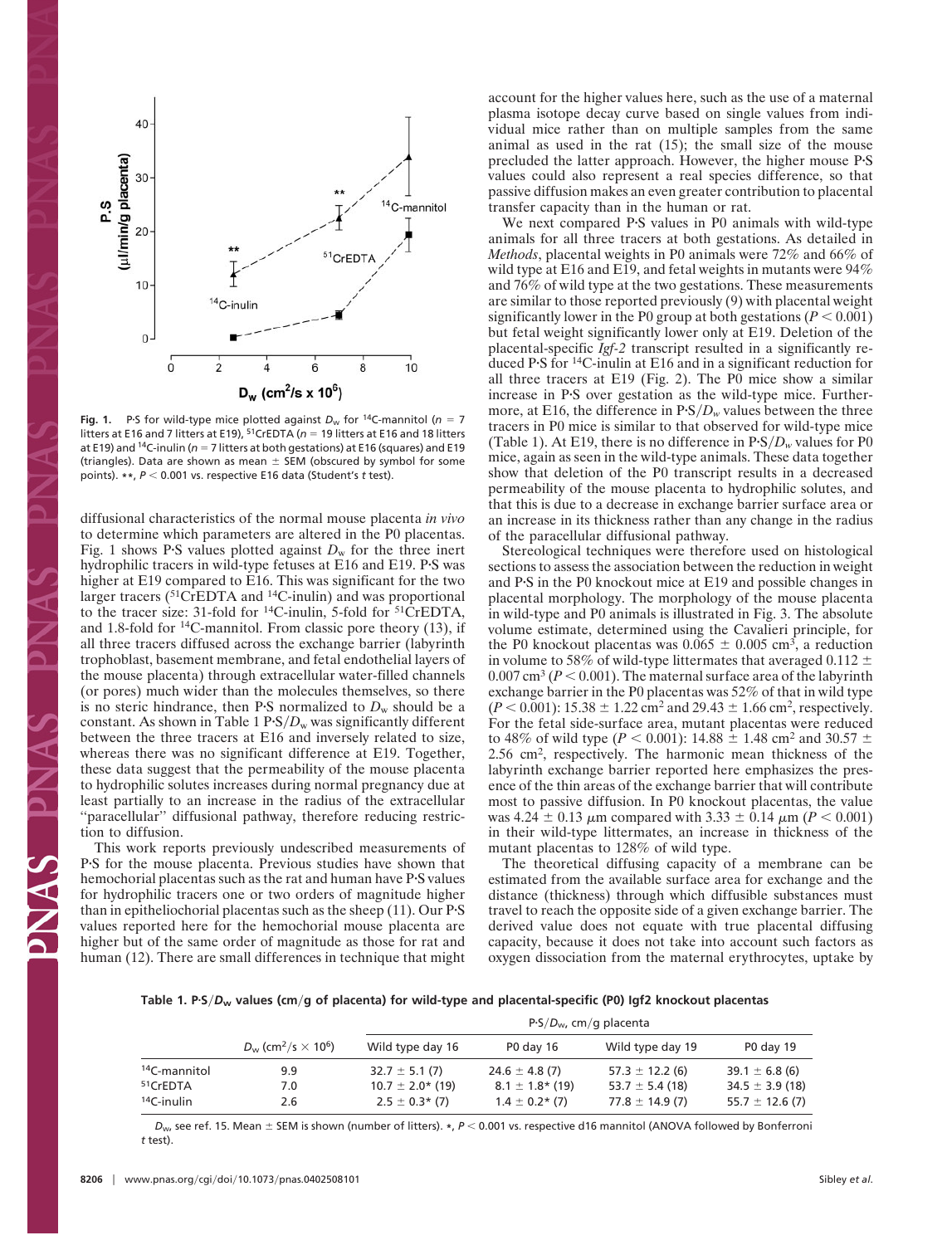

Fig. 2. P.S for wild-type (wt) and P0 knockout mice. Note different scales of axes. Data are shown as mean + SEM, *n* as shown in Table 1. \*, *P* < 0.05; \*\*, *P* 0.01; **\*\*\***, *P* 0.001 vs. respective wild-type group (paired Student's *t* test between wt and P0 groups at each gestation).

the fetal erythrocytes, and diffusion across the relevant plasma interfaces (21, 23). Theoretical diffusing capacity also reflects only structural parameters and so does not take into account changes in blood flow. Nonetheless, it is useful for comparison of the structural capabilities of exchange organs such as the placenta. Average theoretical diffusing capacity in P0 knockout placentas was  $0.0063 \pm 0.0006$  cm<sup>2</sup>/min/kPa, a dramatic reduction in capacity to 40% of wild-type littermates whose diffusing capacity was  $0.0158 \pm 0.0013$  cm<sup>2</sup>/min/kPa ( $P < 0.0001$ ).

The genetic, physiological, and morphometric techniques used here have allowed us to show that the placental-specific transcript of *Igf2* has a major role in the normal functional development of the mouse placenta and therefore in determining fetal size at birth. At E19, deletion of the P0 transcript resulted in a decrease to 66% of normal placental weight and a further decrease in permeability per gram of placenta to 68% of normal (derived from the data in Table 1), resulting in a total decrease in permeability of the mutant placenta to 45% of normal. These data are in striking agreement with the decrease to 40% of wild



**Fig. 3.** Photomicrographs of a wild-type placenta (*A*) and a P0 knockout placenta (*B*) selected to illustrate thin and thick examples of the exchange barrier (between maternal blood space and fetal capillary). Also illustrated are grids used in stereological analysis. (*A*) Cycloid arcs and a line grid have been superimposed as used for the estimation of surface densities and harmonic mean thickness respectively. (*B*) A grid of test points has been superimposed as used for the estimation of volume fractions. MBS, maternal blood space; FC, fetal capillary; T, trophoblast. (Bar = 10  $\mu$ m.)

type, in theoretical diffusion capacity calculated from morphometric data. Together, the data show that placental-specific *Igf2* is required for the attainment of normal placental size and of normal surface area and thickness of the labyrinthine layer where solute exchange takes place in the mouse. Because the decrease in placental permeability caused by deleting placentalspecific *Igf2* will apply equally to both maternal–fetal and fetal–maternal unidirectional fluxes, the overall effect on net flux for any particular solute will depend on the electrochemical gradient between maternal and fetal plasma. However, P0 fetuses are growth restricted at birth, demonstrating the importance of the decrease in placental diffusion capacity for the ability of the fetus to accumulate nutrients and grow. We conclude that maintenance of the normal diffusion capacity of the placenta, through correct development of the surface area and thickness of the exchange barrier, is a key mechanism by which *Igf2* controls fetal growth. How precisely the placental *Igf2* transcript affects growth of the placenta and its exchange barrier architecture remains to be determined in future studies, but for

ANN.